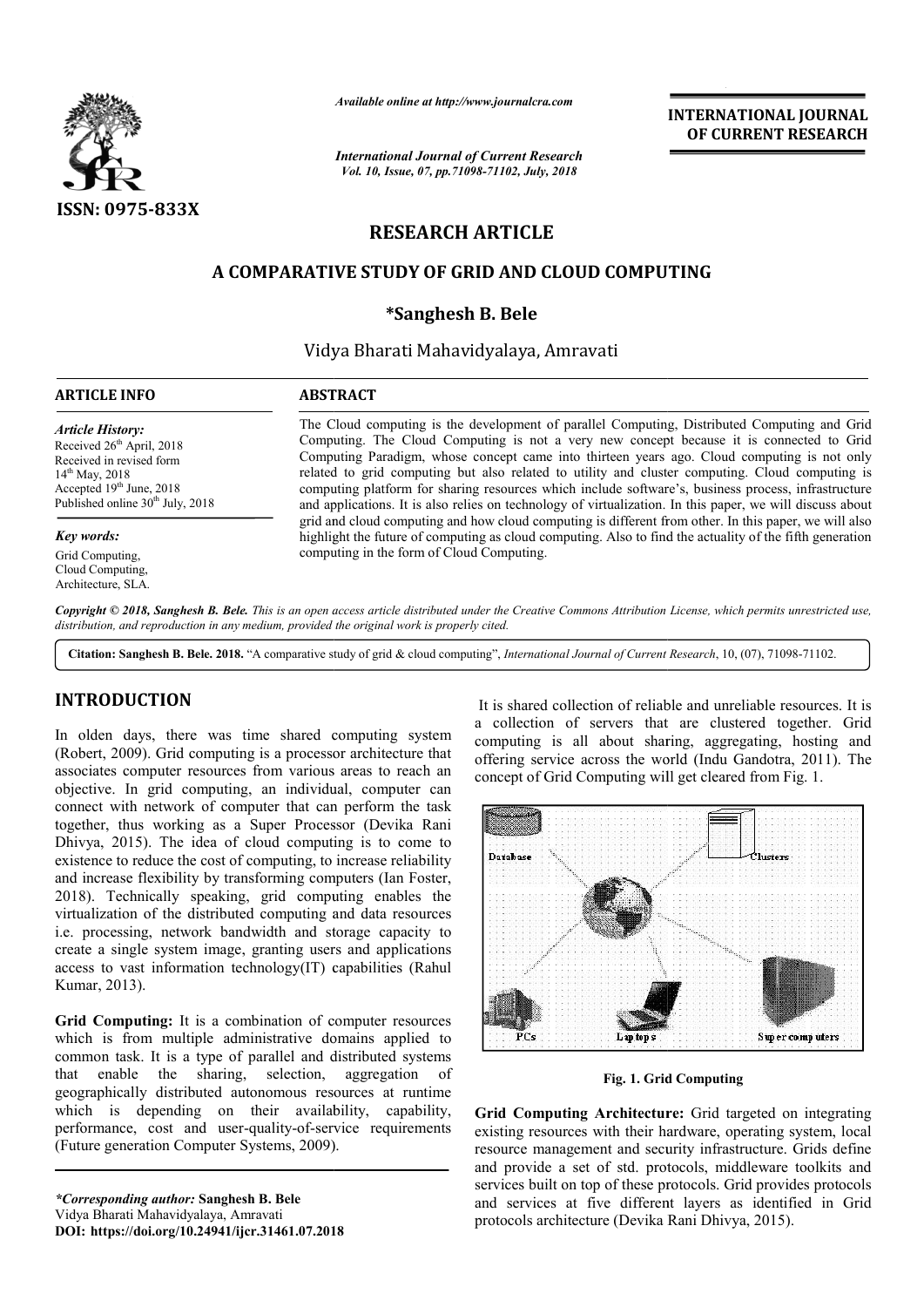

**Fig. 2. Architecture of Grid Computing**



**Fig. 3. Grid computing concept**

The above fig. shows the general concept of grid computing which shows that various resources are segregated from across the globe or geographically dispersed locations towards a central location i.e. Grid system.

# **Types of Grid Computing**

# *Different types of Grids in Grid Computing*

- Data Grid
- Computational Grid

*Data grid is a grid computing system that deals with the controlled sharing and management of distributed data*

- Storage Resource Broker (SRB)
- Computational Grid is a Grid computing system that is concerned with the computation

#### **Applications**

#### **A. Advantages of Grid Computing (Grid Computing Grid Computing)**

- **Access to Additional Resources:** In addition to CPU and other storage resources, a grid can also provide other resources as well.
- **Resource Balancing:** A grid incorporates large number of systems into a single system image. For applications that are grid enabled, grid performs the resource

balancing by scheduling grid jobs on machines that are showing low utilization.

 **Reliability:** The systems in grid are cheap and geographically dispersed. If, for example, there is power or cooling failure at one site, then that will not affect the other site, thus high reliability will be there specially in case of real time systems. in grid are cheap dispersed. If, for example, the g failure at one site, then that wi site, thus high reliability will be

## **B. Disadvantages of Grid Computing (Grid Computing)**

- **Not Stable:** Grid software and standards are not stable Not Stable: Grid software and standards are not stable in comparison to other computing. Its standards are still evolving.
- **High Internet Connection Required Internet Connection Required:** Gathering and assembling various resources from geographically dispersed sites require high internet connection which results in high monetary cost. g various resources from geographically<br>sites require high internet connection which<br>high monetary cost.
- **•** Different Administrator Domains: Sometimes political issues arise when sharing resources among different domains. Some additional tools are required for having proper syncing and managing among different environment. political issues arise when sharing resources among<br>different domains. Some additional tools are required<br>for having proper syncing and managing among<br>different environment.<br>Cloud Computing<br>The main idea behind cloud compu

# **Cloud Computing**

The main idea behind cloud computing is to make applications available on flexible execution environments located in Internet (Indu Gandotra, 2011). It is a complete new technology. It is the development of parallel computing, distributed computing, and grid computing. It is the combination and evolution of virtualization, utility computing, combination and evolution of virtualization, utility computing, Software – as –a-Service(SaaS), Infracture-as-a-Service(IaaS), Platform-as-a-Service(PaaS) and Data-as-a-Service(DaaS) (Santosh Kumar, 2012). "Cloud is a Parallel and Distributed computing system of a collection of inter-connected and virtualized computer based on service level agreements (SLA).



**Fig. 4. Cloud Computing**

#### **Forrester defines cloud computing as defines cloud**

"A pool of abstracted, highly scalable, and managed compute "A pool of abstracted, highly scalable, and managed compute infrastructure capable of hosting end-customer applications and billed by consumption."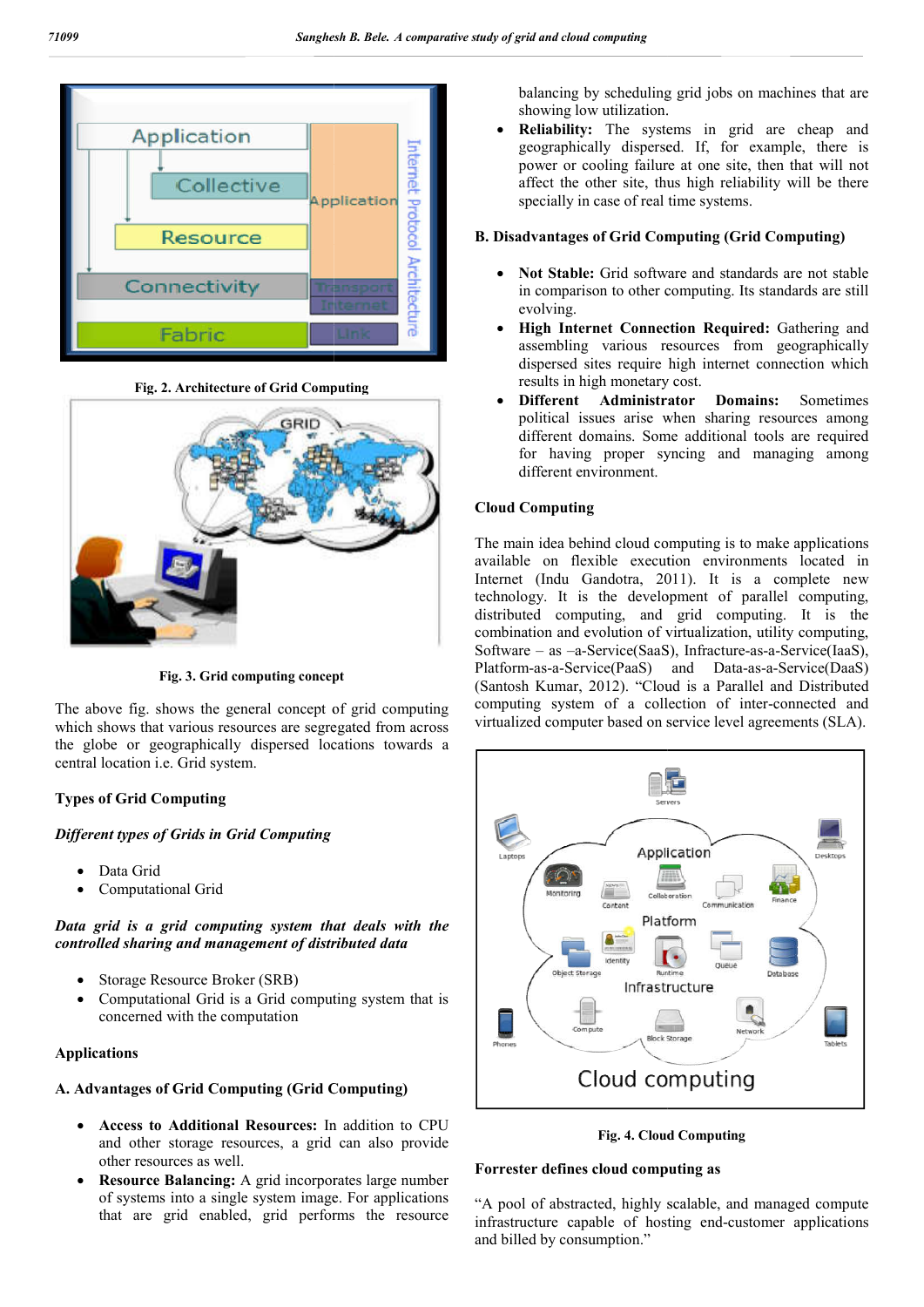

**Fig. 5. Five features of Cloud Computing**





**Fig. 6. The Cloud reference architecture**

The Fig. 6 shows a cloud reference architecture (Santosh Kumar, 2012), that makes the most important security cloud components explicit and provides an abstract overview of cloud computing for security issue analysis.

The services (http//www.Dolcera.com/wiki/ondex.php? The services (http//www.Dolcera.com/wiki/ondex.php?<br>title=cloud\_computing#cloud\_computing\_comparison\_of\_diff erent\_vendors) provided by cloud provides are –

- SaaS Software as a Service Network-hosted application. (By Google Apps, Salesforce.com)
- DaaS Data as a Service Customer queries against provider's database. (By Google Big Table, Amazon simple DB)
- PaaS– Platform as a Service Network hosted software development platform. (By Windows Azure, Google App Engine)
- IaaS Infrastructure as a Service Provider hosts customer VMs or provides network storage. (By Amazon web service EC2, Gogrid, Rackspace)
- IPMaaS Identity and Policy Management as a Service Provider manages identity and/or access control policy for customer ( By Rightscale, Appistry)
- NaaS Network as a Service Provider offers virtualized networks (e.g.VPNs)

The concept of Cloud Computing will get cleared from Gig. 7.



**Fig. 7. Cloud Computing**

#### **Cloud Computing Types**

**Public, Private and Hybrid Cloud Hybrid** 



**Fig. 8. Cloud computing Types**

#### **Public Cloud**

Public clouds are owned and operated by third parties; they deliver better economies of scale to customers, as the infrastructure costs are spread among a mix of users, giving each individual client an attractive low-cost, "Pay-as-you-go" model. One of the advantages of a Public cloud is that they may be larger than an enterprises cloud, thus providing the ability to scale seamlessly, on demand. clouds are owned and operated by third parties; they<br>better economies of scale to customers, as the<br>ucture costs are spread among a mix of users, giving<br>dividual client an attractive low-cost, "Pay-as-you-go" The solution of the advantages of a Public cloud is that<br>the larger than an enterprises cloud, thus providing<br>to scale seamlessly, on demand.<br>te Cloud<br>e clouds are built exclusively for a single enterp<br>aim of Private Cloud

#### **Private Cloud**

Private clouds are built exclusively for a single enterprise. They aim of Private Cloud is to address concerns on data security.

There are two variations to a private cloud:

- On-premise Private Cloud: also known as internal clouds are hosted within one own data center.
- **Externally hosted Private Cloud:** This type of private cloud is hosted externally with a cloud provider.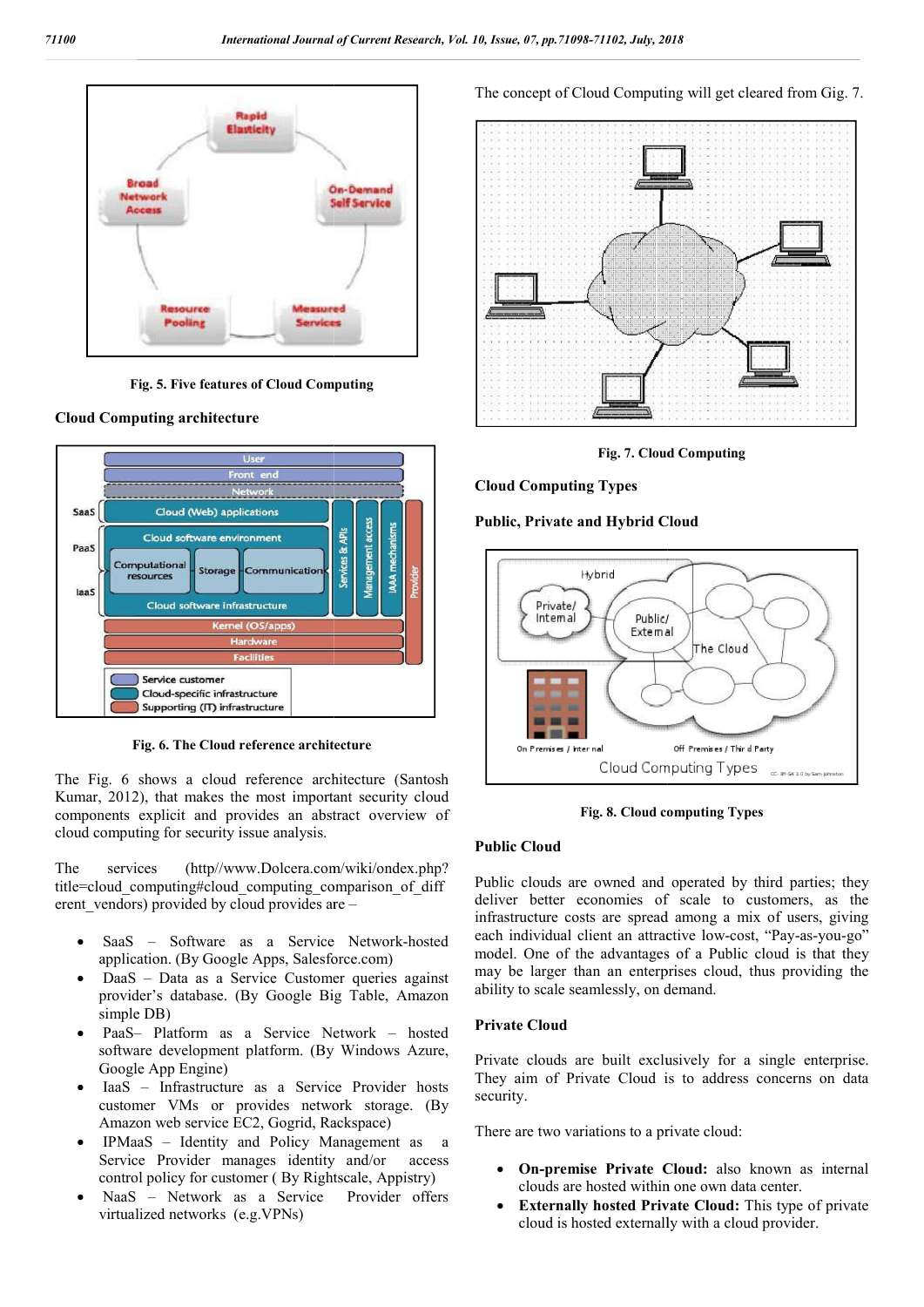#### **Comparism between Grid and Cloud Computing***:*

| Grid Computing                                                                                                               | Cloud Computing                                                                                                                                                                                                                                 |
|------------------------------------------------------------------------------------------------------------------------------|-------------------------------------------------------------------------------------------------------------------------------------------------------------------------------------------------------------------------------------------------|
| Cha. Of Grid Computing                                                                                                       | Cha. Of Cloud Computing                                                                                                                                                                                                                         |
| Loosely coupled (Decentralization)                                                                                           | • Dynamic computing infrastructure                                                                                                                                                                                                              |
| Diversity and Dynamism                                                                                                       | • It service-centric approach                                                                                                                                                                                                                   |
| Distributed Job Management and<br>$\bullet$                                                                                  | • Self-service based usage model                                                                                                                                                                                                                |
| scheduling(http://www.jatit.org/research/introduction grid computing.html                                                    | • Minimally or self-manged platform                                                                                                                                                                                                             |
|                                                                                                                              | • Consumption-based billing                                                                                                                                                                                                                     |
| In grid computing, the computers do not have to be in the same physical location 7                                           | In cloud computing, the computers need not to be in the same                                                                                                                                                                                    |
| can be operated in dependently. As far as other computers are concerned each<br>computer on the grid is a distinct computer. | physical location.                                                                                                                                                                                                                              |
| The computers that are part of a grid can run different operating systems and have<br>different hardware.                    | The memory, storage device 7 network communications are<br>manged by the operating system of the basic physical cloud<br>units. Open source software like LINUX can support the basic<br>physical unit management and virtualization computing. |
| Grid is inherently distributed by its nature over a LAN, WAN.                                                                | Clouds are mainly distributed over MAN.                                                                                                                                                                                                         |
| Areas of Grid Computing(http://                                                                                              | Areas of Cloud Computing                                                                                                                                                                                                                        |
| www.jatit.org/research/introduction grid computing.html)                                                                     | Banking<br>$\bullet$                                                                                                                                                                                                                            |
| Predictive Modeling and Simulations<br>$\bullet$                                                                             | Insurance                                                                                                                                                                                                                                       |
| Engineering Design and Automation.<br>$\bullet$                                                                              | <b>Weather Forecasting</b>                                                                                                                                                                                                                      |
| <b>Energy Resources Exploration</b><br>$\bullet$                                                                             | Space Exploration                                                                                                                                                                                                                               |
| Medical, Militry and Basic Research                                                                                          | Software as a service                                                                                                                                                                                                                           |
| Visualization                                                                                                                | Platform as a service                                                                                                                                                                                                                           |
|                                                                                                                              | Infrastructure as a service                                                                                                                                                                                                                     |
|                                                                                                                              | Data as a service                                                                                                                                                                                                                               |
| Any Std. OS(dominated by Unix)                                                                                               | A hypervisor (VM) on which multiple Oss run                                                                                                                                                                                                     |
| Benefits of Grid Computing (Shruti, 2013)                                                                                    | Benefits of Cloud Computing (Usha Albuquerque, 2017)                                                                                                                                                                                            |
| Exploiting underutilized resources<br>$\bullet$                                                                              | Flexibility                                                                                                                                                                                                                                     |
| Parallel CPU capacity<br>$\bullet$                                                                                           | Disaster recovery                                                                                                                                                                                                                               |
| Virtual organization for collaboration and virtual resources<br>$\bullet$                                                    | Automatic Software updates                                                                                                                                                                                                                      |
| Access to additional resources<br>٠                                                                                          | Free capital-expenditure                                                                                                                                                                                                                        |
| Reliability<br>٠                                                                                                             | Work from anywhere                                                                                                                                                                                                                              |
| Management                                                                                                                   | Document control                                                                                                                                                                                                                                |
|                                                                                                                              | Security                                                                                                                                                                                                                                        |

#### **Hybrid Cloud**

Hybrid Clouds combine both public and private cloud models. The Hybrid cloud environment is capable of providing ondemand, externally provisioned scale.

#### **Advantages of Cloud Computing**

**Shared Resources:** It shares resources to provide the services to multiple users.

- **Pay-As-You-Go:** Users only need to pay those resources which are used by them. They can demand for more resources if they required.
- **Better Hardware Management:** It is easy for cloud service provider (CSP) (provider.techtarget.com/ definition/cloud-provider.) to manage the hardware easily because all computers run the same hardware.

#### **Applications of Cloud Computing**

**Following are some applications of cloud computing (Zhang, 2010)**

- Cloud computing provides dependable and secure data storage center.
- Cloud computing can realize data sharing between different equipments.
- The cloud provides nearly infinite possibility for users to use the internet.
- Cloud computing does not need high quality equipment for the user and it is easy to use.

### **Benefits of Cloud Computing**

The cloud computing is the next big future in computing. It has many benefits like better hardware management.

It also provides better and easier management of data, because all data is located on central server so that administrator can control who have access to files (Indu Gandotra, 2011). It also reduces runtime and response time, minimizing the purchasing and deployment of physical infrastructure.

#### **Conclusion**

Cloud computing is a new technology of computer network, providing the web services at lower comparing to normal techniques. It contribute to improve the service in other related technologies like

Grid Computing, Cluster Computing Utility Computing / Automatic Computing Distributed Computing

Cloud computing is growing part of IT. It has the potential to become a favorite in promoting a secure, virtual and economically viable IT solution in the future. EUCALYPTUS is an open source software framework for cloud computing. In this way we can say, that fifth generation of the Computing in the form of Cloud Computing has been already started.

# **REFERENCES**

- "Article on Grid computing Architecture and Benefits", Ms. K. Devika Rani Dhivya, Mrs. C. Sunitha, International Research Journal of Engineering and Technology, Vol 2, Issue 9, Dec. 2015. ISSN 2395-0056,
- Ian Foster, C. Yong Zhao, Ioan Raicu, Shiyong Lu. Loud 2008. "Computing and Grid Computing 360 Degrees Compared"
- Rahul Kumar, I.A. Khan and V.D. Gupta, " Literature review on Grid Computing", Vol. 6(7), pp. 144-148, July 2013.